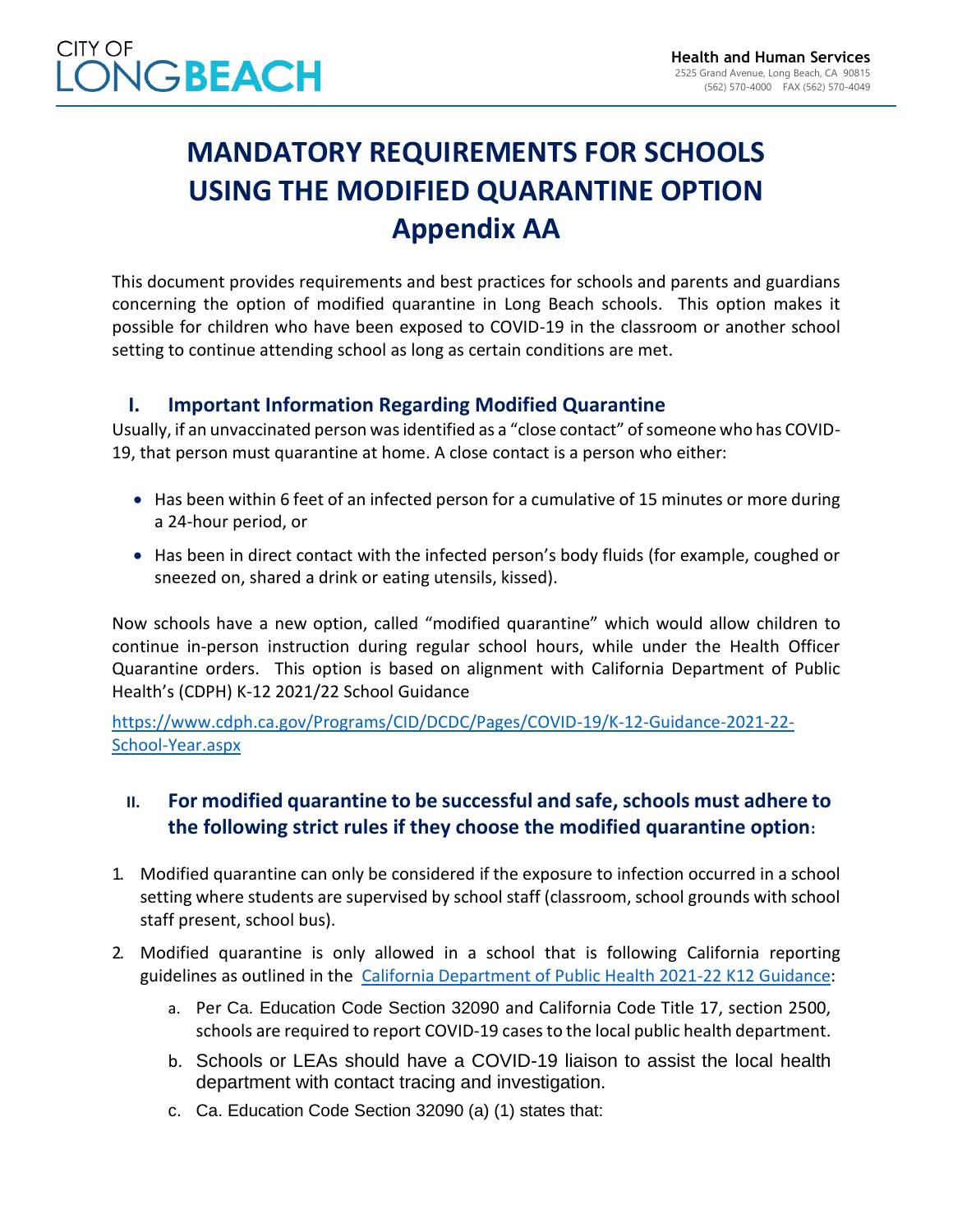#### **Health and Human Services** 2525 Grand Avenue, Long Beach, CA 90815 (562) 570-4000 FAX (562) 570-4049

## CITY OF **NGBEACH**

Upon learning that a school employee or pupil at a public or private school campus maintaining kindergarten or any of grades 1 to 12, inclusive, in the state has tested positive for COVID-19 and was present on campus while infectious, the school administrator or other person in charge of the public or private school shall immediately, and in no case later than 24 hours after learning of the positive case, notify the local health officer or the local health officer's representative about the positive case.

In addition, LBDHHS requires that if there are three (3) or more cases identified in a school setting, the health department should be immediately notified.

- 3. Reporting allows the Health Department to determine whether an outbreak is occurring and provide timely recommendations in order to prevent and control outbreaks and in school transmission.
- 4. Modified quarantine is only allowed if the exposed child does not have symptoms. They must monitor for symptoms daily, and if symptoms develop, the child cannot do modified quarantine. They must stay home and follow instructions for close contacts who develop symptoms while in quarantine.
- 5. The school must be able to state positively that both the infected child and the child identified as a close contact were correctly wearing masks the entire time of the close contact exposure. Because it is not possible to positively state that athletes wore masks at all times during an exposure (i.e., practice, competition, locker room, travel, etc.) exposures in athletic settings are not eligible for the modified quarantine option.
- 6. The exposed student is not part of a school outbreak. An outbreak is when spread has occurred between a group of three (3) persons or more at a school within a 14-day period. The risk of spread is much greater in an outbreak so modified quarantine for exposed students is not as safe.
- 7. The school must not allow close contacts to participate in extracurricular activities. The modified quarantine is meant to let children continue learning but does not cover other activities outside of the regular school curriculum.
- 8. Children who are covered by a modified quarantine order must wear a mask at all times on school grounds except when they are eating or drinking. At those times they must be at least six (6) feet from any other person and preferably outdoors.
- 9. Children who are covered by a modified quarantine order must be tested at least twice a week using an appropriate molecular test, either rapid antigen or PCR, done at the school site if the school has a testing program. One of the tests should be as soon as possible after the exposure (Day 1 or Day 2 in quarantine); the second should be at least three (3) days later, ideally on or after Day 5 so that your child can be released from quarantine after Day 7 (on Day 8) if they test negative.

### **III. How can parents help make modified quarantine an option for their child's school?**